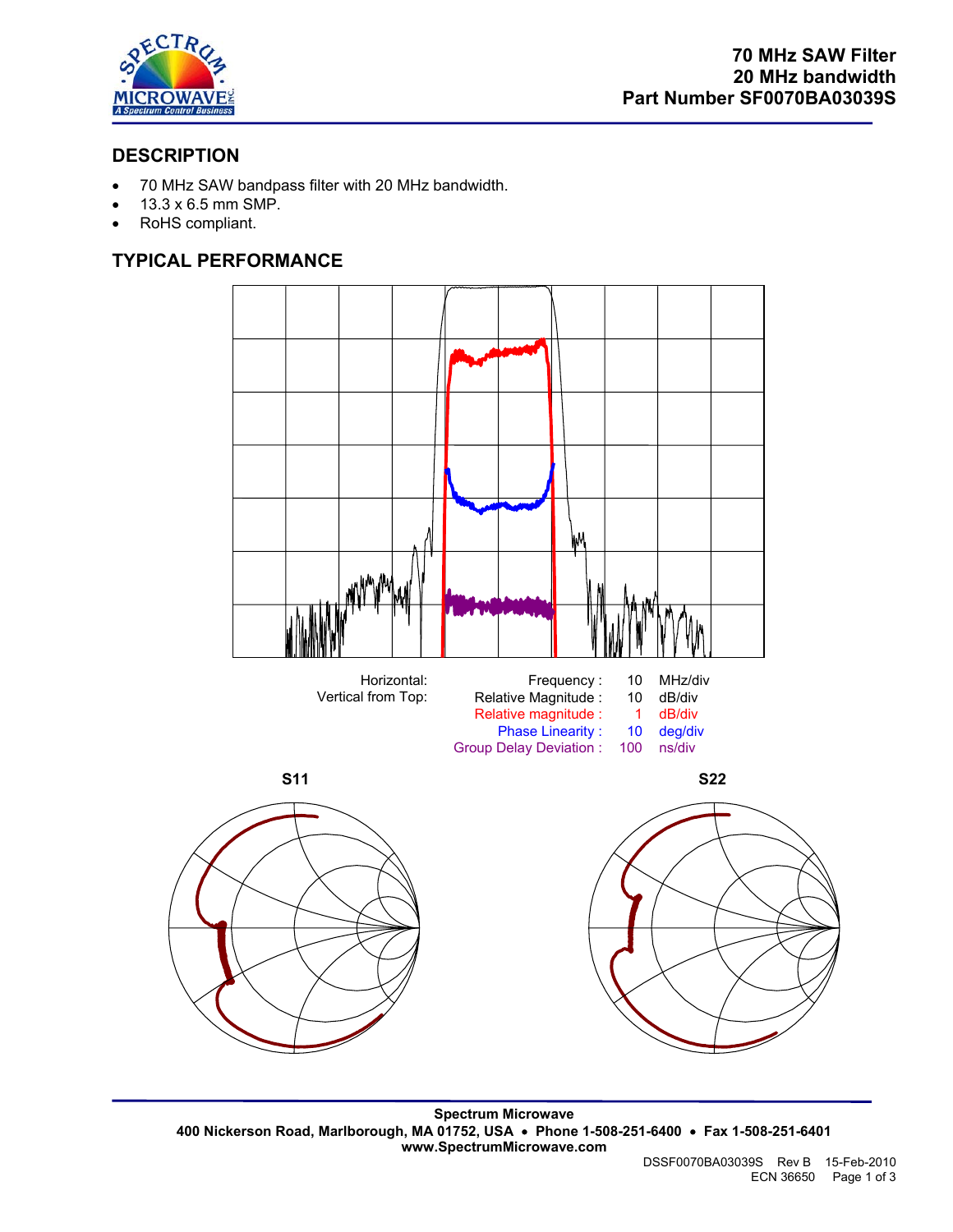

## **SPECIFICATION**

| <b>Parameter</b>                         | <b>Min</b> | <b>TVD</b>         | <b>Max</b>                   | <b>Units</b> |
|------------------------------------------|------------|--------------------|------------------------------|--------------|
| Center Frequency (Fc)                    | 69.8       | 70                 | 70.2                         | MHz          |
| <b>Insertion Loss</b>                    |            | 14.2               | 15.0                         | dB           |
| 1 dB Bandwidth                           | 18.9       | 19.3               |                              | <b>MHz</b>   |
| 3 dB Bandwidth                           | 20.0       | 20.4               |                              | MHz          |
| 40 dB Bandwidth                          |            | 25.4               | 26.1                         | MHz          |
| Passband Ripple                          |            | 0.5                | 1.0                          | dB           |
| Phase Deviation from Linear <sup>2</sup> |            | 5                  | 11.2                         | deg          |
| Group Delay Variation <sup>2</sup>       |            | 55                 | 90                           | ns           |
| <b>Absolute Delay</b>                    |            | 1.12               | $\qquad \qquad \blacksquare$ | μs           |
| Substrate                                |            | LiNbO <sub>3</sub> |                              |              |
| Ambient Temperature (Tref)               |            | 25                 |                              | $^{\circ}C$  |
| System Source and Load Impedance         |            | 50                 |                              | Ω            |

Notes: 1. Average of lower & upper 3 dB frequencies.

- 2. Evaluated over 90% of the 3 dB bandwidth.
- 3. Typical change of filter frequency response with temperature is  $\Delta f = (T-T_{ref})^*Tc^*Fc$ , in ppm.

## **MAXIMUM RATINGS**

| Parameter                                 |     |       | 日光                       |        |
|-------------------------------------------|-----|-------|--------------------------|--------|
| Storage Temperature Range                 | -40 | 25    | 85                       |        |
| Temperature Coefficient of Frequency (Tc) | -   | $-90$ | $\overline{\phantom{a}}$ | ppm/°C |
| Input Power Level                         | -   |       | $+20$                    | dBm    |

## **MATCHING CIRCUIT**



Typical component values: Ls1 = 120 nH Ls2 = 100 nH (Minimum inductor  $Q = 40$ )

Notes:

- Suggest the use of 2% tolerance matching components.
- Tuning values shown are for reference only. Optimum values may change depending upon board layout.